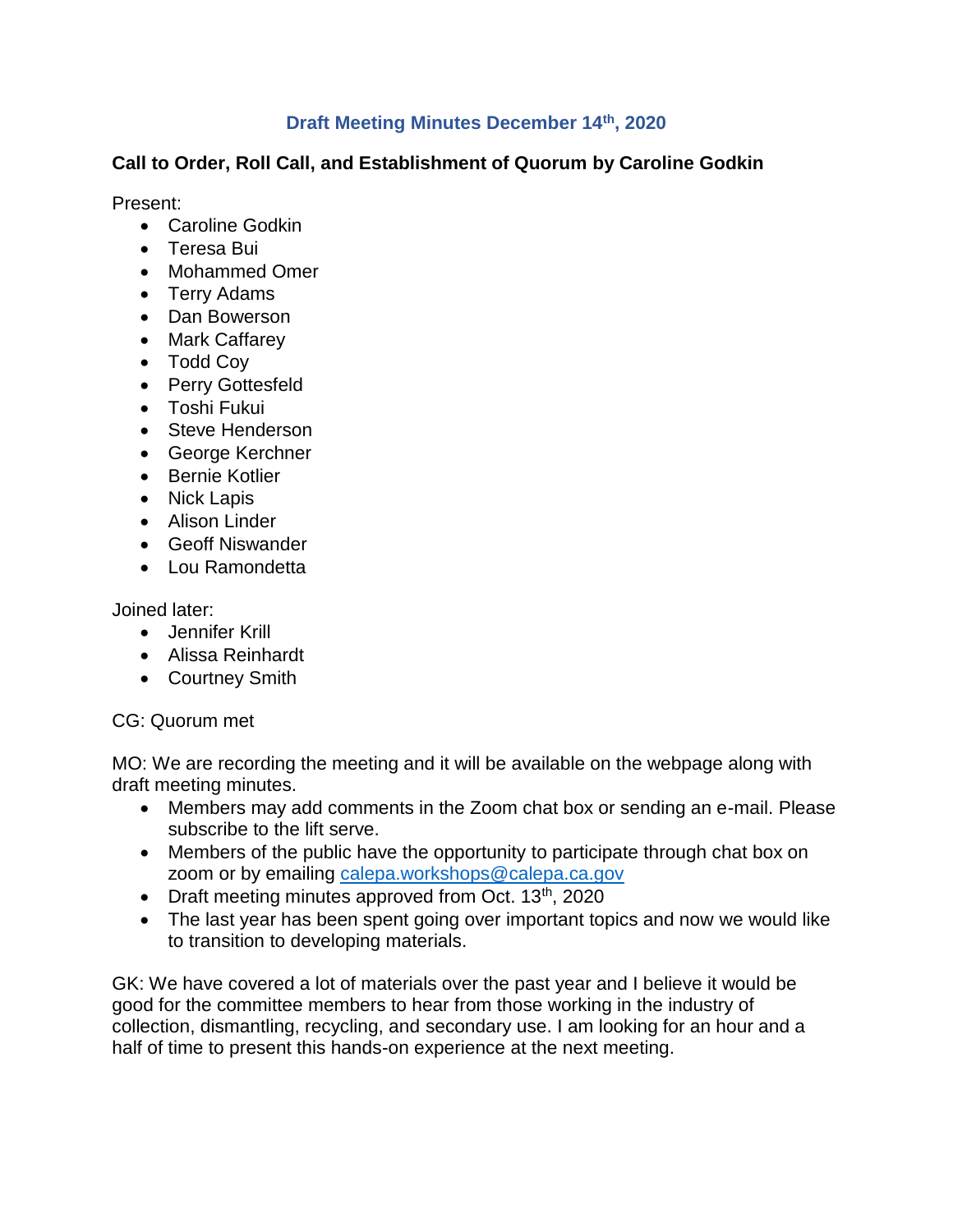### **Presentation 1: Jonathon Morrow, The Past President of the Automotive Recyclers Association (ARC)**

- About the market:
	- Automobiles are the most recycled item in the US
	- Recyclers process over 12 million vehicles per year; 16th largest industry in the US
	- Reuse provides less expensive items of quality that is environmentally friendly and the purest form of recycling
	- There are rapid shifts in the market, and it is critical to get the right information to members to create training manuals and have a safe industry
- Shifting paradigm in auto recycling
	- Business model, data, inventory, and customer expectations are all changing
	- Industry needs to respond with new training, manuals, and business models
	- Highest revenue generators are engines and transmissions; as cars become electric, dismantlers must be prepared to handle them
- EV ownership will increase
	- How will they bring revenue back to value chain?
	- **Increase professional standards and become specialists in the EV**
- Safety:
	- At the facility in the Virginia there have been international parties reviewing how they are dealing with EVs safely
	- When a vehicle is in a crash several different damages can occur and the recycler needs to know how to deal with these issues
	- Risks and dangers to workers:
		- o Electric shock
		- o Physical weight
		- o Electrolyte in batteries
		- o Health issues such as pacemakers/insulin pumps/electric devices
- Recovery transportation:
	- Cars are assessed in the "resting lot"
	- Identified as hybrid/EV, damage is assessed
	- Initial assessment is vital. E.g. where it is hit, how fast, damage type, battery chemistry
- Dismantling and processing:
	- **PPE** and high-voltage tools are required
	- Removal of the battery and assessment
		- o Cracks in battery housing
		- o Color changes
		- o Escaping electrolyte
		- o Legible information stickers
		- o Fitted potential equalization line
- The internal combustion engine is still a large part of the industry and will continue to be, but there is a huge opportunity presented by the electric vehicle
- He is handling 2 to 3 hybrid vehicles a week
- NAATBatt Auto Recycler survey: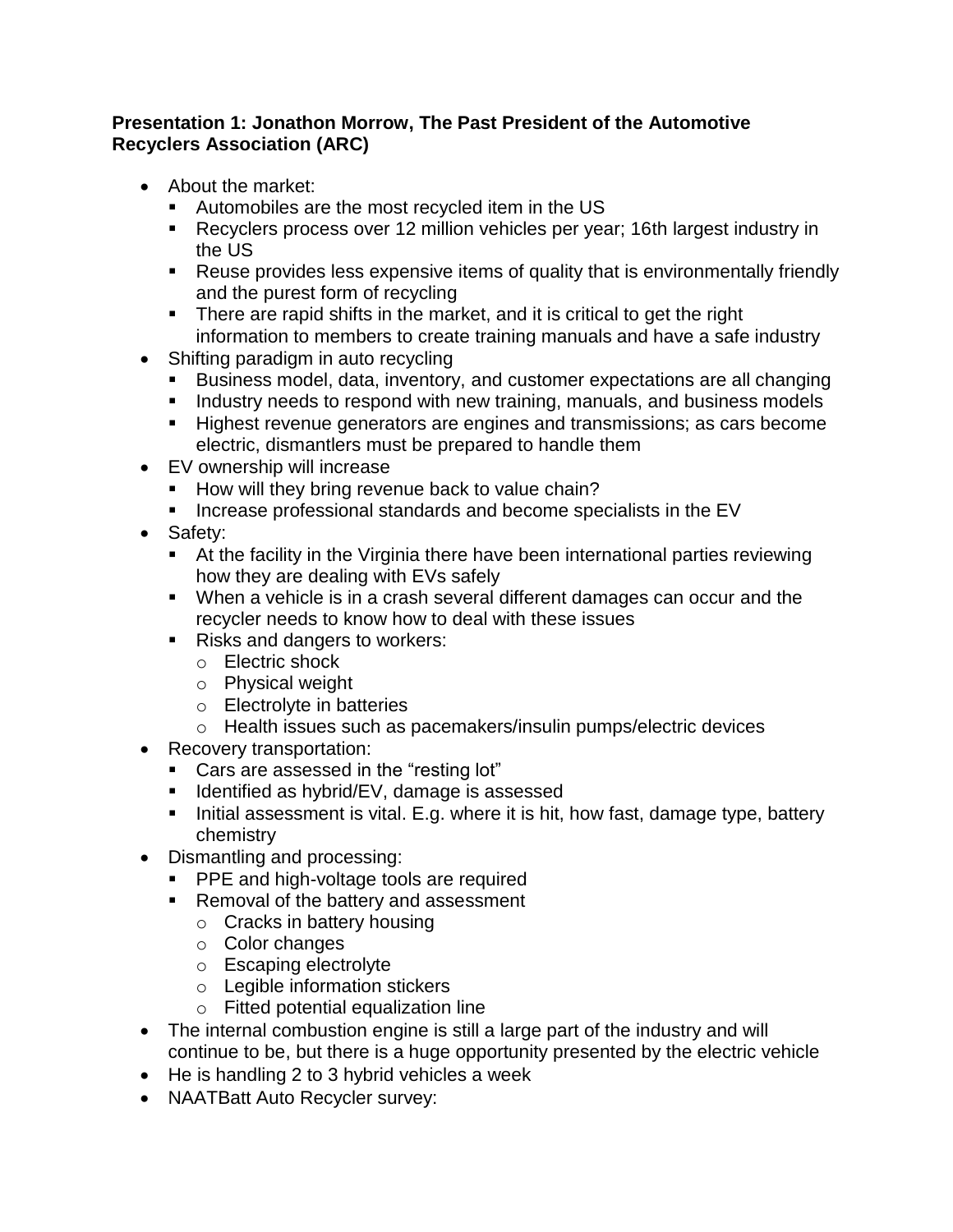- 67% of ARC members currently purchase electric vehicles with lithium-ion batteries
- **30% of the ARC members said they would reject the EV if it did not have** value
- 67% said they would assess a fee to process it
- Train smarter not harder: training should be dynamic and they desire to be at the table to figure out how the EVs should be dealt with
- There are currently gaps in available information and resources
	- ARA University  $\rightarrow$  online training and certification programs from top industry professionals
- ARA wants to be at the table to talk about how we are going to handle electric cars; they believe they should be handled by professional recyclers so they can provide the right parts back to customers
	- **This working group should be motivated to ensure that EVs are handled by** professional automotive recyclers

## Questions:

CG: What would be the mechanism for paying the fee and who would be paying it?

- JM: Currently, if we have a hybrid there are core fees. We get paid for those batteries by reselling it to a recycling entity. There is a fear that it will be illegal to sell batteries and they are losing an opportunity to have a revenue stream.
- CG: We have been looking at these batteries going outside the automotive industry to home storage. How will this impact your business?
	- JM: This drastically changes the value stream. We are currently selling the used batteries to be reused in another car. I don't care who uses it, I do care that they are sold at a lower price to people who need lower cost options.
- GN: I work in the household waste industry. Thank you for talking about safety and PPE. You mentioned that when wrecks come to the yard and there is an assessment done. About how long does it take your staff to assess one vehicle.
	- JM: We just identify what kind of car. Is it a hybrid? EV? The car gets dropped off to a specific location, assessed, car type identified, a check to make sure nothing has obviously punctured the battery. Then a red magnetic cap to it. At that point, if it is not damaged it goes to a dismantling shop. The battery is then taken out of the car.
- GN: Are we talking ten to fifteen minutes per car? How many EVs or Hybrids until you all get swamped and fall behind because there is no easy way to assess.
	- JM: We are doing about 1.3 vehicles per day, including dismantling. If we could have the tool to assess battery and see the battery life. The only thing we are currently looking at is damage.

GN: I bring this up because there is not an EV equivalent to an OBD system.

 JM: From ARA perspective, we believe there are so many opportunities to partner so that we are all doing it the same way or environmentally friendly.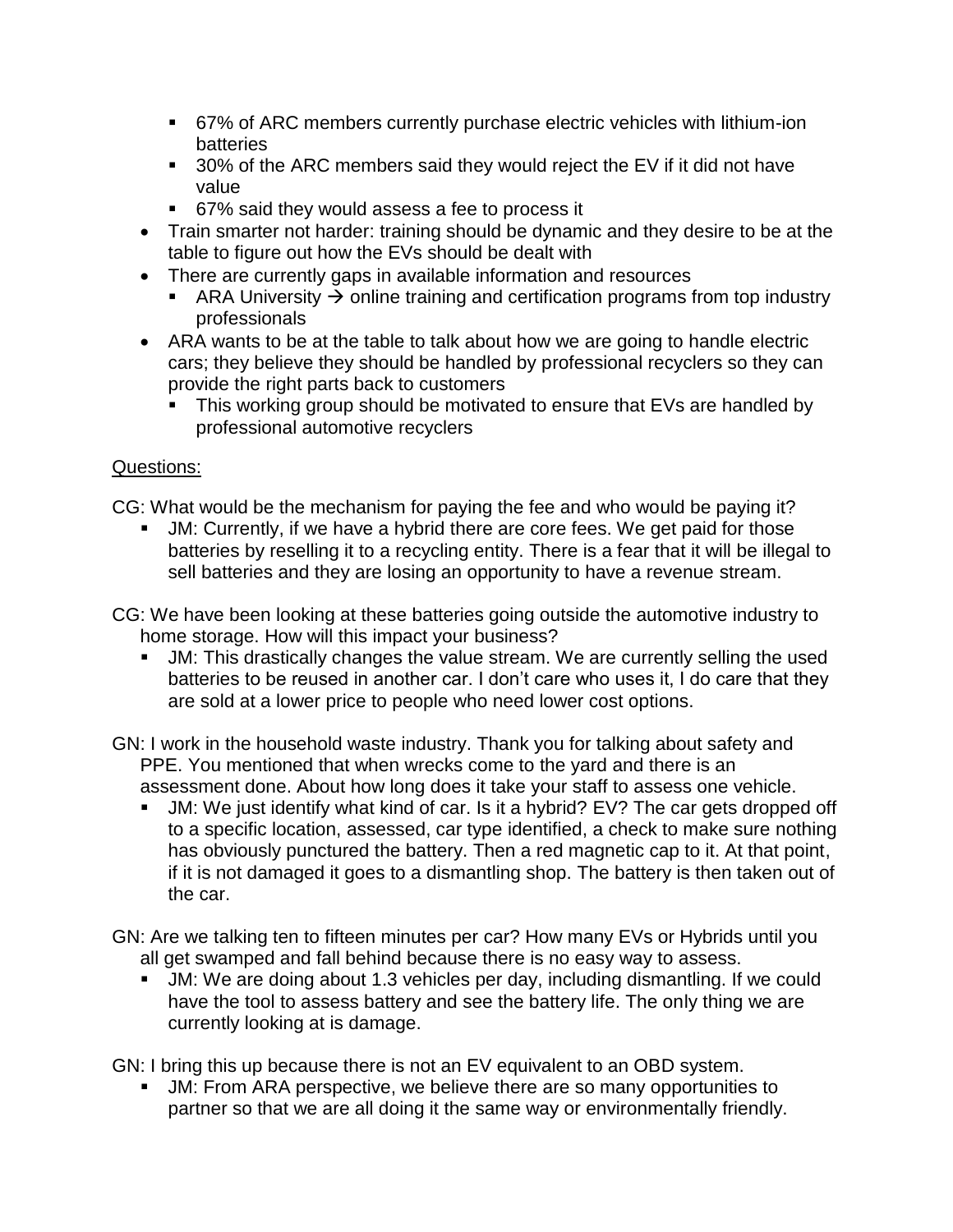- GK: Great presentation. You started with talking about discharging the battery. If you get a car and you don't have the information on how to safely discharge, what do you do?
	- JM: We are sometimes looked at as the oddball of the industry. We have started to begin the university platform with a member from the UK. Some dismantling team leads are like engineers, they are looking through processes and procedures through resources online. If people who are not trained get ahold of these vehicles and try to dismantle them, it could be really bad

GK: Are you including hybrid as electric or making the distinction between the two?

- JM: In Virginia we don't have as many EVs, mostly just hybrids, although they have many different lithium-ion batteries. We have never had a full EV for a complete dismantle. We have had some Ford EVs from a testing site, but the battery was already removed.
- PG: I would love to know more about the economics. Who is your market for those and what price are they sold for? Is there a point where they are so old that there is not a market?
	- JM: The customer base is collision centers, mechanics, and individuals. It is anyone who has access to our inventory is our customer. We don't have any hybrid only facilities that would be a primary customer. Sometimes it is even a yard to yard transaction. I can't talk about pricing but it can go \$2800- \$3000 down to \$400. It depends on the battery and the vehicle. I don't know what to do with the batteries if they don't sell. Each battery has a whole pallet and takes up a lot of the space.

PG: What do you do with a damaged battery?

- JM: If it is not a lithium-ion we send it to the OEM. If they are lithium-ion batteries, we put them in battery safe totes. There is no inexpensive way to get rid of the battery. At this point I know it is a commodity, but I don't know what to do with it. The worst thing to do is put it in a crusher or the landfill. We are sort of at a standstill.
- TA: I also grew up in the auto dismantling business. In metal scrapping/recycling industry, when you are buying an EOL vehicle, you have the value from the catalytic converter and shrapnel/ scrap metal. For hybrids or EVs there is a double whammy of no catalytic converter plus a charge for battery management. This all negatively affects scrap value and pushes those cars into a less desirable category. On battery recycling side, Retriev has facilities in Ohio that handle these types of batteries but depending on chemistry there is often a charge depending on value. They do not often pay for batteries.
	- JM: If you are prohibited from selling something or have to pay to dispose of something it cuts down on business opportunity

LR: You mentioned that the engine and transmission is the value. What is the percent?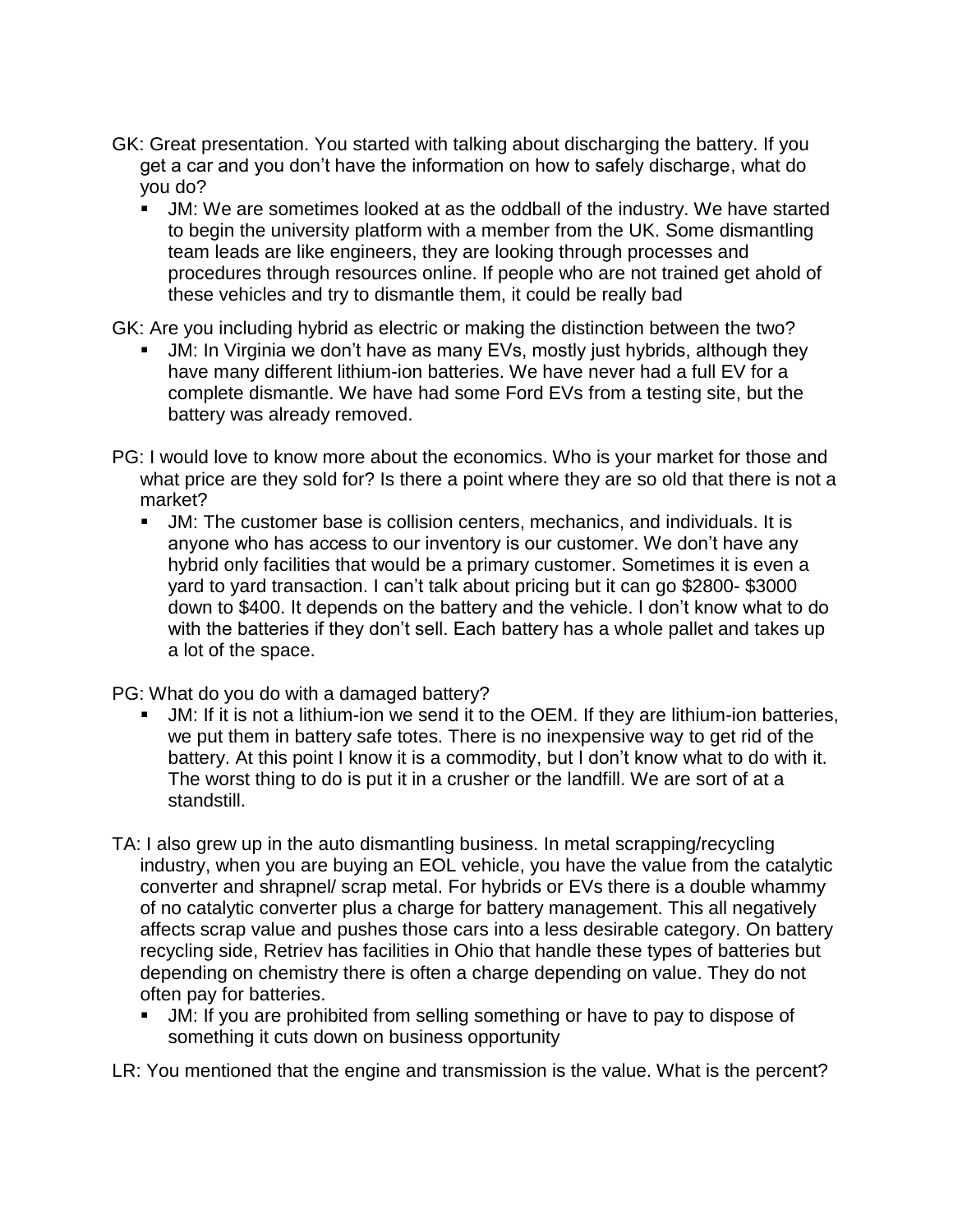JM: In 2020 engines were 20% of revenue, transmission is 11%. It can go from 30 to 40% of revenue.

LR: You don't recycle the batteries?

**JM: We don't recycle, correct.** 

LR: If you had the utopian solution, what would you recommend?

- JM: I would recommend having professional people on our side handling the battery. I do think they should be certified. I also think that the battery should be reused in a different vehicle. I want a return on my investment as well.
- SH: We are used to having gasoline in cars which is dangerous, but we learned to deal with it. I think we should with EVs as well. We are adding expensive inverters, motors, and control systems. I believe the value of those are similar to motors. Are you receiving value from these?
	- JM: I don't think the wave of EVs have hit us to gain value. The product is designed to last and therefore there is opportunity to gain value. We want to have a partnership with one of the big three. I think there is an opportunity to partner and gain insight for how we can complement each other.
- TF: I am glad there is interest in a partnership. Money is made by selling parts, so if there isn't demand than that vehicle will get pushed to the back of the line. Regarding the Prius, there was a pretty big demand for the second generation. Those parts were purchased for second generation. Concern of the OEM is when something is changed from the original design and there is an accident. The OEM is concerned by lack of control over products with their logo
	- JM: I don't want to restrict sales, but the chain of custody starts earlier. In auctions anyone can purchase an electric vehicle.

# **Presentation 2: Hanjiro Ambrose, UC Davis**

HA: Today we will recap the information reviewed this year.

- January meeting:
	- The goal of AG is to ensure as close to 100% of batteries are recycled but the waste hierarchy was introduced.
	- California has an opportunity to develop the types of infrastructure, logistics, and knowledge to close the loop of battery materials.
	- **There are many knowledge gaps including the diversity of cathode chemistry and** the value from the recycling industry.
	- There are policy barriers, economic barriers, and safety challenges that to battery recycling.
		- In particular, labelling of cathode chemistry, data and information sharing challenges (use of battery, cathode, state of health)
		- Overview of processes for battery recycling that have different environmental, economic, and material recovery: hydro, pyro and cathode refunctionalization (direct).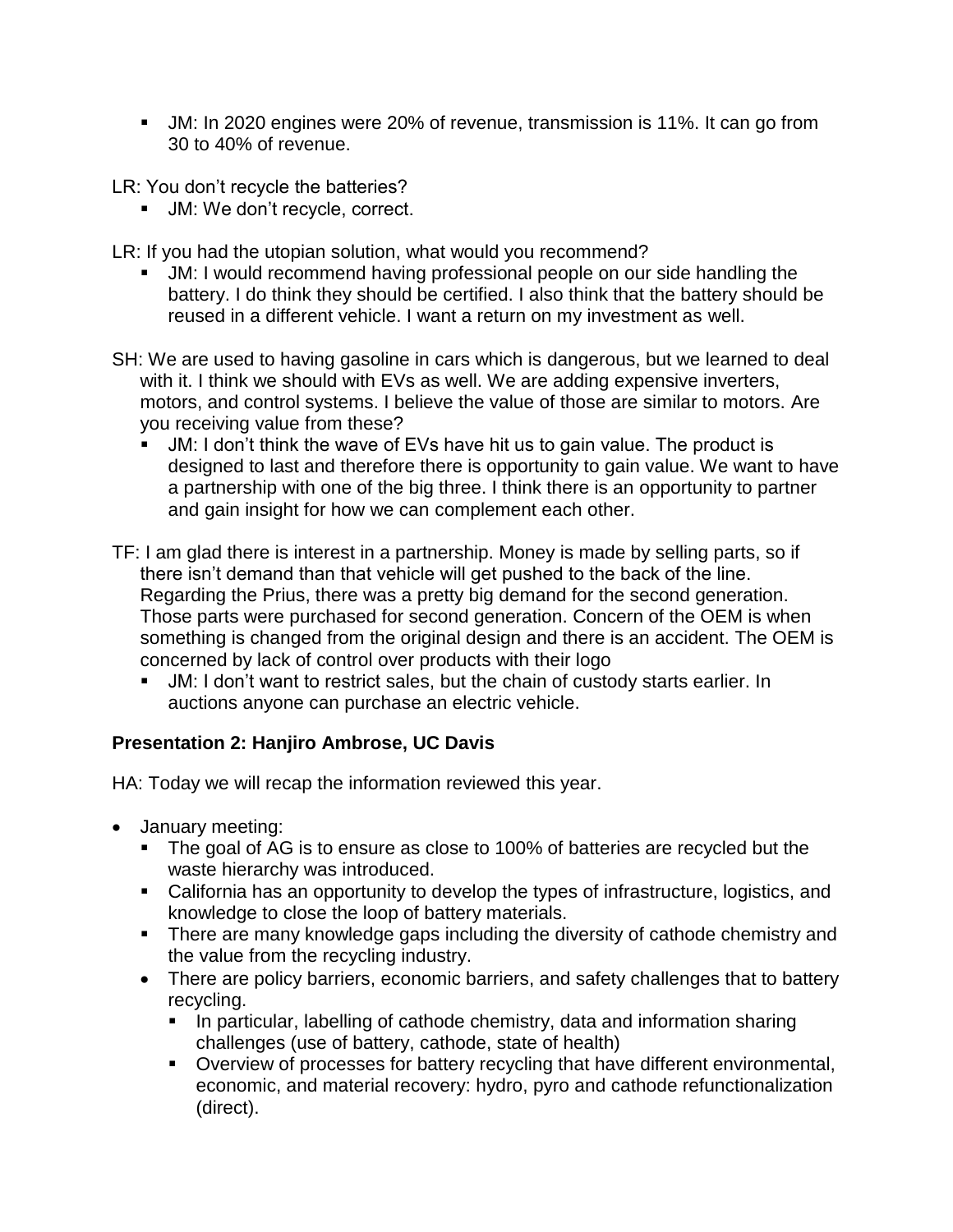- May: Dug into testing, reuse, second-life applications
	- Market potential opportunity to meet storage goals and facilitate renewables integration
	- Ryan Barr presented on behalf of Repurpose
		- o Energy, and suggested that second-life batteries should be eligible for key incentives to enable competition with new battery systems. Also suggested that
	- **Lauren Roman from Everledger** 
		- o Presented on the Battery Passport initiative to improve data visibility along battery value chain
	- **Key takeaways:** 
		- o Batteries are a relatively new technology and are continuing to evolve
		- o Data sharing is a barrier and essential to create a more efficient second life industry
		- o Clear liability for secondary use is necessary
- July: Recycling
	- We dug into the weeds about recycling processes
	- **Highlighted that there are multiple viable recycling pathways**
	- **There is a need to develop metrics to select econ/environ preferable processes**
	- **Li-Cycle** 
		- o Presented about their recycling process and suggested incentivizing entire value chain including local production and manufacturing
	- ReCell
		- o Presented on "direct cathode recycling" (aka "cathode refunctionalization", a promising thing)
		- o ReCell is also conducting other research to facilitate recycling
	- Key questions to be answered by AG
- October meeting:
	- This meeting focused on the policy for LIB end of life internationally
	- **Dr. Oliver Heidrich, University of Newcastle** 
		- o The current policies for recycling and reuse of lithium-ion batteries in the European Union (EU) are ineffective. Research on where the batteries will be located at their end-of-life and novel recycling techniques (direct recycling) is needed. EU policies are currently being updated.
	- **Dr. Alissa Kendall, UC Davis** 
		- o Comparison of global policy approaches regulating lithium-ion battery end-oflife. Many of the policies were created specifically for consumer electronic batteries or different chemistries entirely.
	- Dr. Meredith Williams and Valetti Lang, Department of Toxic Substance Control
		- o DTSC's mission is to protect people, communities, and the environment by enforcing the hazardous waste laws. The material recovery and EPR is primarily implemented by CalRecycle; management falls under DTSC if material is identified as hazardous waste. The hazardous waste and universal waste classifications were defined in detail.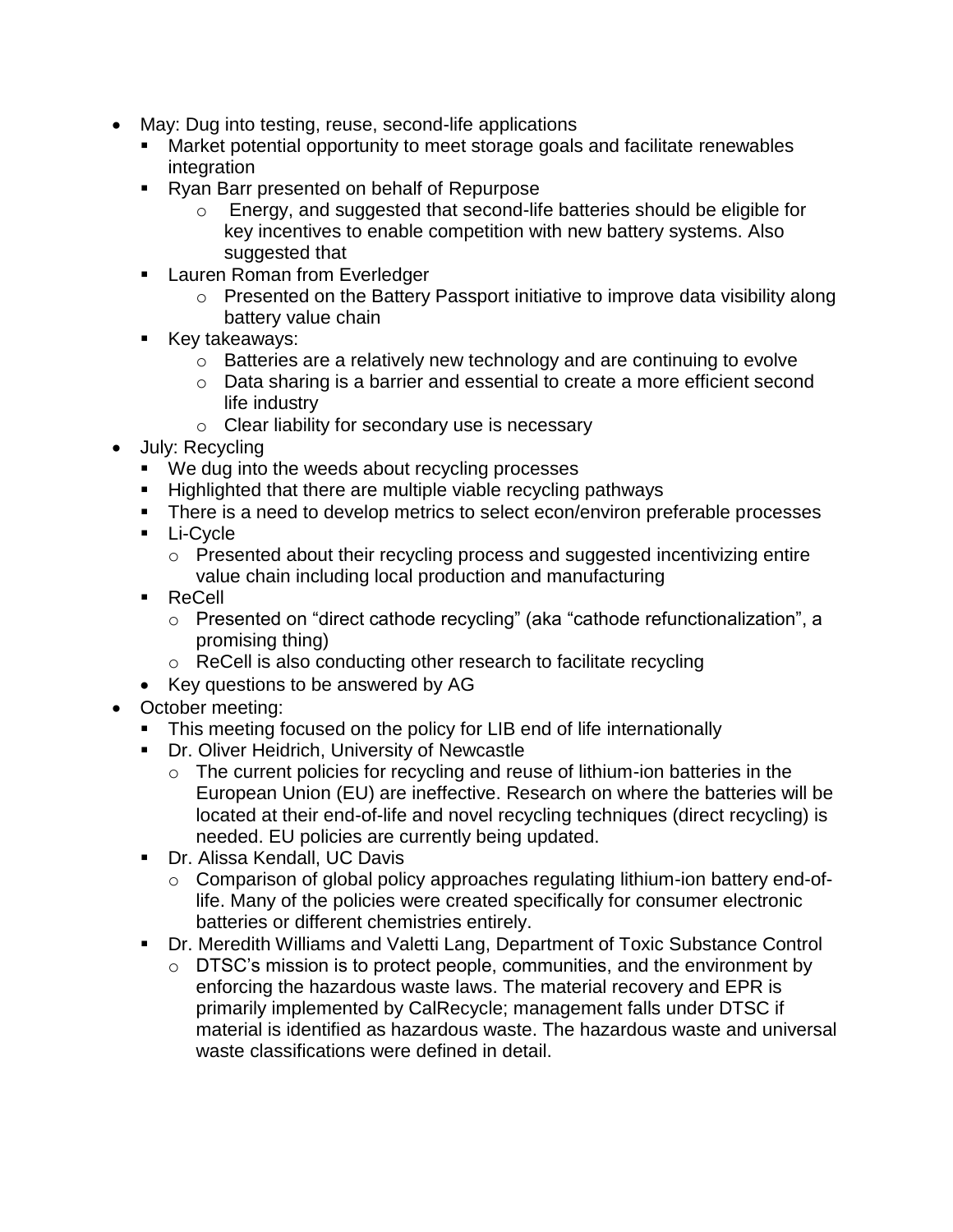# **Presentation 3: Dr. Alissa Kendall, UC Davis**

- Restated 2832 requirements
- Three subgroups will be created to make the workflow more manageable:
	- **Reuse**
	- Recycling
	- **Logistics**
- Offer a moment for questions: This is a plan and a draft. We are open to comments
- Phase 1:
	- **Complete understanding of current laws**
	- Should there be a focus on in state or national scale?
	- **Deliverable: Draft outline of final report**
- Offer a moment for questions.

MO: These are suggestions; everything here is a proposal, and we will continue to discuss whether the goals or scopes need to change, and whether we should rename or revise the content. Phase 1 and phase 2 are for each subgroup. They will differ be each subgroup.

- Phase 2:
	- **Brainstorm for policy solutions**
	- **Each group will have the support of the UCD team**
	- Deliverable: Draft outline of policy recommendations. These should include advantages and disadvantages of each policy.
- Phase 3:
	- Completion of final report
- Phase 4:
	- Edit and finalize report
	- **Present report to legislatures**

#### Questions and comments:

PG: I noticed CA and federal law are in phase 1. I would like this to include the international laws as well. We are the only country not in Basel Convention and batteries are often exported therefore we should be aware of relevant international landscape

GK: Question as to the needed capacity. Does this mean the capacity as to the infrastructure to the recycling?

- AK: Yes, this is the capacity for each subgroup. The recycling, reuse, and reverse logistics.
- MO: This is projecting the amount of capacity we need for the batteries at the end of their life. For example, how much recycling capacity will be required?

GK: I have a question about the Bagley Keane. How does this work with three subgroups?

MO: This will be answered after the break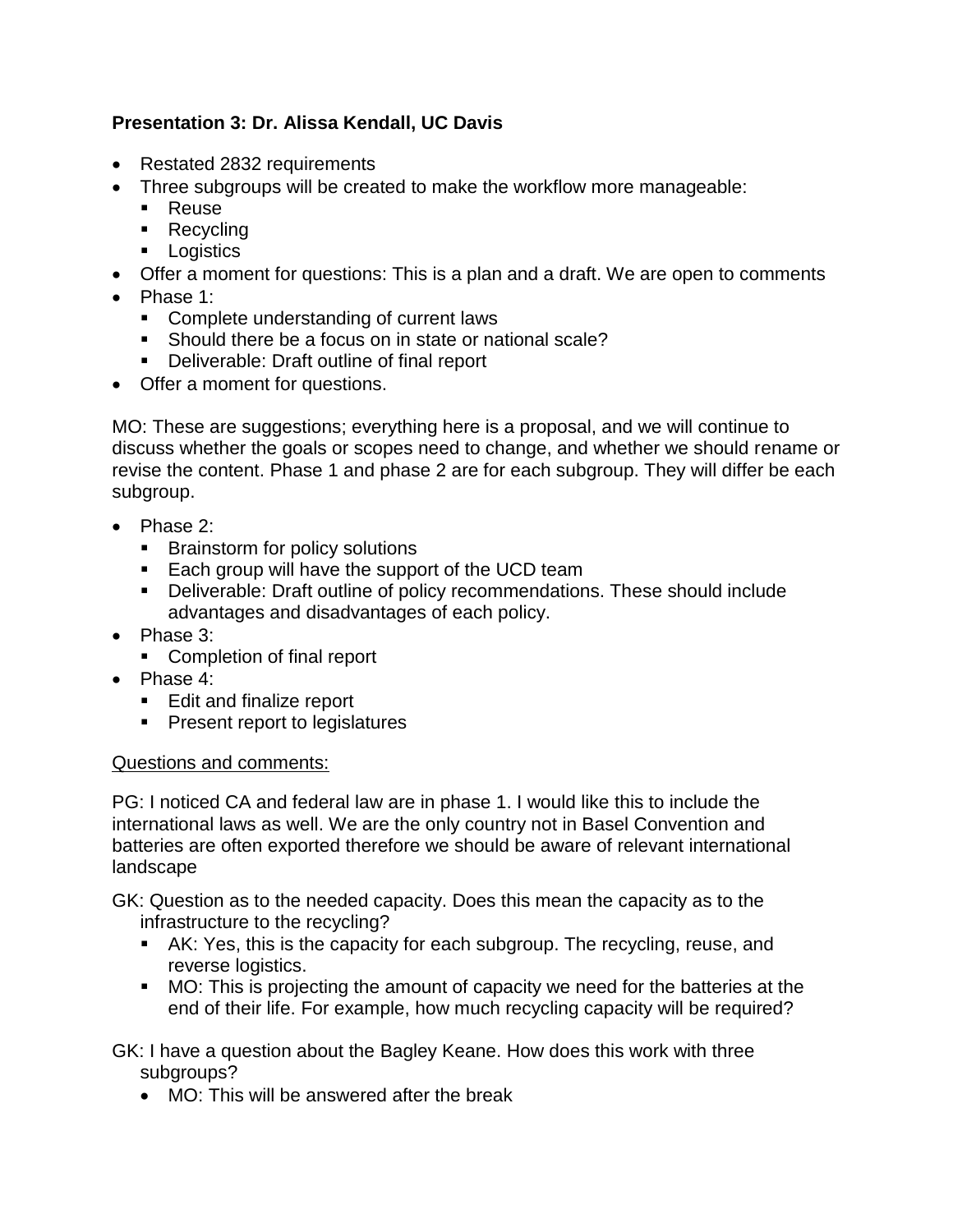- CS: How do we go to brainstorming to recommending them in phase 2 Could be useful to develop evaluation criteria as a group on the goals we are trying to achieve. Are there some policy options that are nonstarters? Agreed upon criteria for each subgroup would be helpful to structure, it would be useful to flesh out phase 2.
	- MO: Yes, great point. We will continue to discuss this and overarching rules on how this will work.
- CS: I think it's one thing to identify pros and cons and another to make value tradeoffs of the options.
- SH: The three things we talk about are end-states, but we don't talk about how they will get there.
	- MO: Yes, the policy will shift them to their end of life.
	- AK: Are you talking about the design or EOL?

SH: I am worried that the batteries will end up in the wrong places. Making that happen without costing a lot of money is difficult.

 AK: There are distinct policy related end points but all of them can be made easier by things discussed over the year. There will be some that aren't as important for some subgroups. Maybe we can talk about breaking up and coming together to talk about this.

DB: Thank you. Very great presentation. I assume the subgroups will come up with their ideas. How will this be shared with the bigger group?

 MO: The work of the different subgroups will be visible at all times to the larger group. Comments and suggestions will be sent through Alissa's team at UC Davis.

BK: My comment is on thinking beyond the US due to integration as well as learning from policy's already enacted.

LR: How do we decide teams? Who will be writing the recommendations?

 MO: Choosing a team will be voluntary (0 to 3). The UC Davis folks will consolidate discussions and ideas of subgroups. The subgroups will have access to suggest edits to bring up at meetings.

TF: will there be minimum number of members for each subgroup?

MO: We have not identified a minimum number, no.

TF: If we only have one person involved in a team then it can skew that recommendation. My second question is how the process work after the recommendation does is given to the legislature.

 CG: there is a mechanical process where the report is submitted to the legislature. It is then up to the legislature to decide what they would like to do.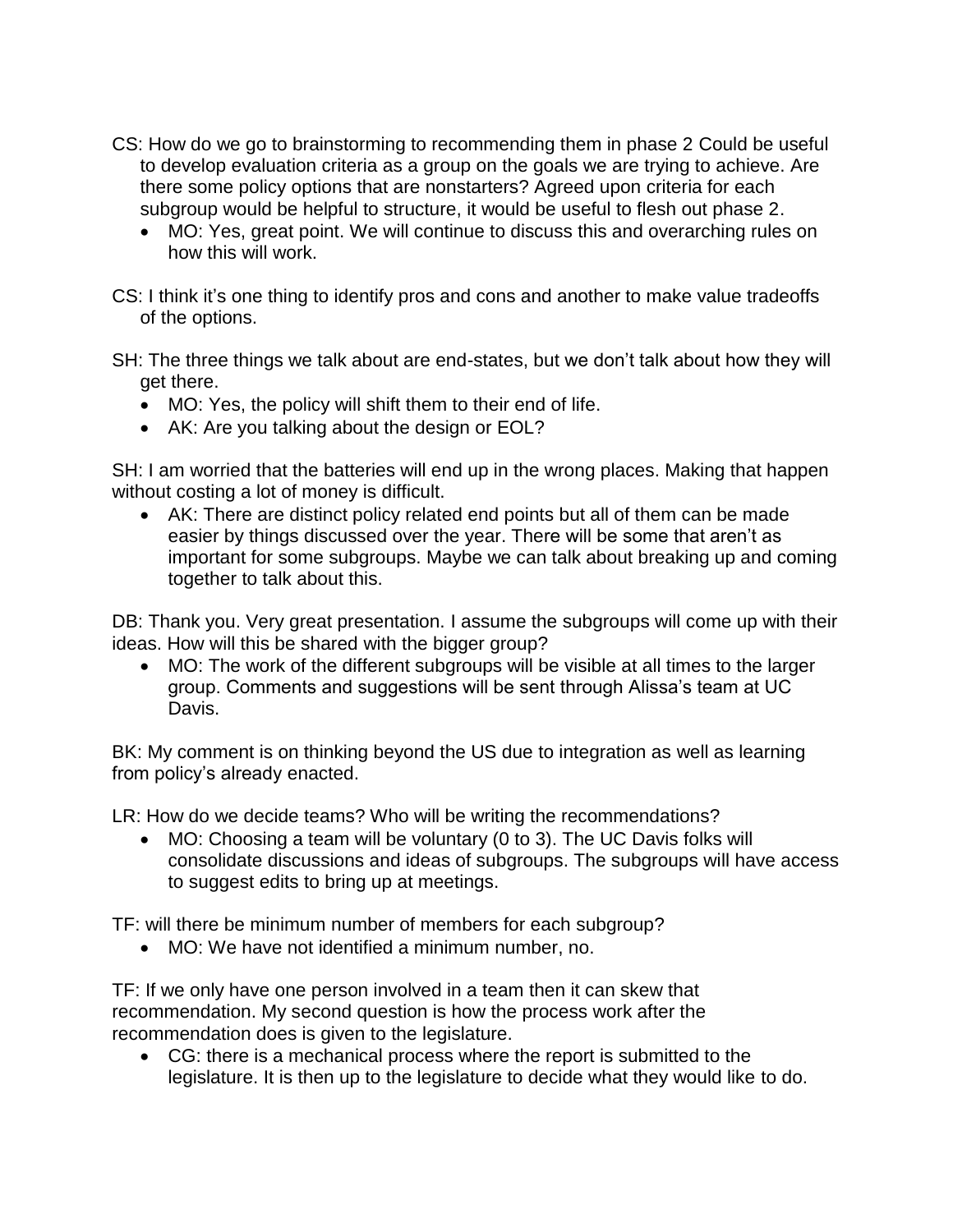TF: How realistic do we want to make the policy? Do we put dream goals, or should we be conservative based on limitations?

 CG: I think this is an opportunity for a spectrum of recommendations from realistic to the moon shot. We need to define this as a group

GN: We can't be upset with the legislature that comes from this group if we don't provide all the options.

LUNCH BREAK until 1pm pacific time

### **Presentation 4: Salwa Bojack, Bagley Keane**

- Background on advisory bodies covered by Bagley Keane (BK)
	- If convened by a statute they are covered by BK
	- If the body only has two members, they are not covered by BK and can convene
		- o If there are three or more persons, they are subject to BK and need to have open meetings to public with advance notice
		- o AG can create a body by
			- Voting to create committees
			- AG can delegate a member to create committees
			- AG can ratify committees proposed by a member
			- Committee chair can create a body
				- If the committee is created by staff or an unofficial act by an AG member, it's not a body
				- **Formal committees can be delegated tasks & authority to take** certain actions and these are subject to Bagley Keane
				- Requirements for delegated bodies
- Restrictions on attendance and open notice of committees and subcommittee meetings
	- Committees of 3 or more must be open to the public & notified
	- If a task force is officially created by AG and includes 2 AG members plus a member by the public that is also subject to BK
	- **Smaller committee meetings (2 ppl) that are not subject to BK must report back** to AG
	- If a 2-person committee meets staff can attend and it doesn't need to be subject to BK
	- **If the AG creates five committees and they are all three or more people and they** are scheduled back-to-back, members of full body can attend other meetings as observers

### Questions:

MO: To clarify, if there a multiple subcommittees who meet back-to-back-to-back, members of AG who are not part of subcommittee may only attend as observers. Does that mean they have the same level of participation as a member of the public? For instance, can I, as someone who is not a member of subcommittee X, participate as an observer?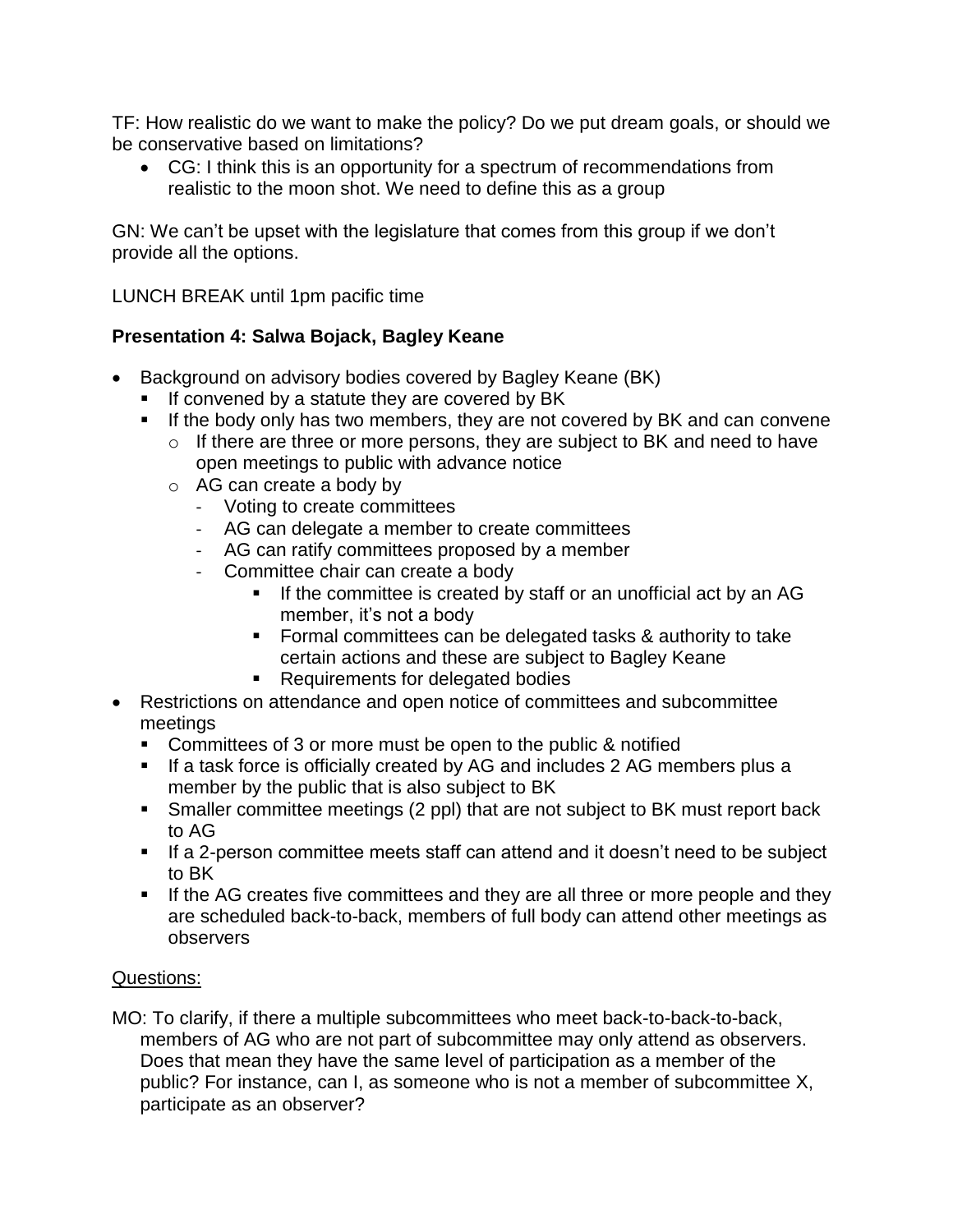SB: No, they cannot.

PG: Can someone who is not a part of the larger committee be part of the subcommittee?

 SB: Members of the fuller committee cannot speak even during public committee meeting. I believe quorum is ten members. Let's say the committee is eight people and seven members of the fuller body are in the audience. If all of the folks were able to speak, then there would be over ten members which is a quorum and Bagley Keane applies.

PG: Can members not part of the larger body be included?

 SB: This sounds like a task forced. Subcommittees will have authority to invite staff or invited experts. Inviting outsiders to be a part of the committee formally would require authorization from larger group

GK: The industry is going to make a presentation and we will need to get together via webinar. Would this be a violation of Bagley Keane?

 SB: If AG formally instructs a group to do this, yes. But if four people get together independently to come up with a presentation without being formally instructed to do so that is not

GK: In order to develop materials for that advisory group meeting three or four of us will be getting together. Is this acceptable?

 SB: If the advisory group said, "you two go and work on this presentation" that will be a committee.

TF: Can people talk outside of the AG if they are under quorum?

 SB: What creates the Bagley Keane is if the committee has an ability to act. There is a violation if members not part of the meeting participate and there is a quorum.

MO: There is a quorum of 11. If the advisory group members in different subcommittees could chat without being under the Bagley Keane.

SB: Correct

PG: Can you please send an updated list of committee members?

**MO: Yes** 

BK: So can people speak outside of committee if it is about the advisory group?

 SB: They cannot discuss things they are tasked with e.g. the recycling of batteries.

GN: Once the subcommittees are formed and we have established subcommittees. Does this prohibit us from conversing via email? Are we not allowed to reply all?

 SB: That is correct. You will be limited to only the scheduled time to meet. Options are to delegate writing to one member and then publicly notice a meeting and create a public material to review in advance at a public meeting.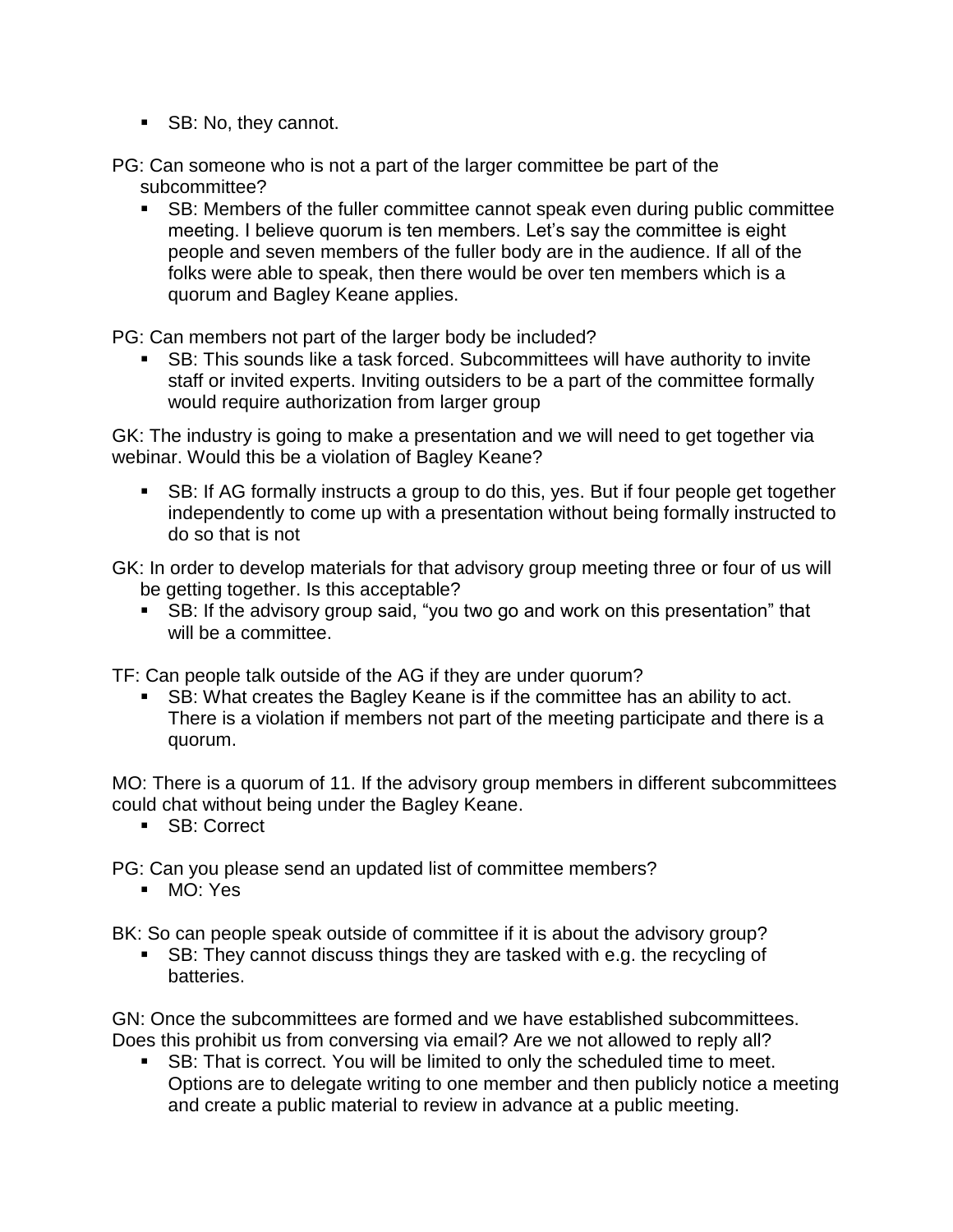BK: I understand each subcommittee will be working with a member of the UC Davis staff person? In which case there will be two people communicating at a time.

- SB: This raises the issue of serial meeting (hub and spoke) which is an issue of Bagley Keane. It is fine if each person contacts the UCD member and they can combine it but to present everything at a meeting.
- MO: Bernie thank you for anticipating a question we had and how we will work together.

LR: Let me make sure I understand. Making the assumption that I'm on a recycling committee with six other people, one of them happens to be Mohammed. I can pick up the phone and email Mohammed back and forth all I want, no violation. But if a third person joins that is a violation

• SB: That's okay but if there is a fourth person that creates a guorum and then that would be subject to BK. The three or more aspect is about whether the body is subject to Bagley Keane at all; then, if it is, Bagley Keane says that a publicly notified meeting is required if a quorum of people are getting together

### **Round table comments by members:**

SH: Thank you for the excellent presentations. I don't have an answer as to which committee I would like to join. I have to come back with that

PG: I propose a different version of the subcommittee's based on lifecycle and legislative targets. Subcommittee's 1) would be on the supply chain side e.g. design, chemistry. 2) the end users or those that reuse the battery e.g. consumers, fleet owners, dismantlers 3) recycling and remanufacturing side.

- CG: Can you talk more about legislative targets?
- PG: Recommendations would be targeted towards who we would be talking about and breaking it down a little bit differently.
- CG: Can you write that down and send it over to be presented at the next meeting.

TF: Great that we started discussing some of the details. We have a challenging next year. I agree we should limit this to three subgroups.

TC: The three topics seem relevant and great.

MC: I agree that we should limit ourselves to the three subgroups. The outline Perry suggests resembles the European approach. I would like to be part of the logistics group. Although my expertise is in recycling, logistics is the weakest link.

DB: The first presentation gave us a little more information into what is happening on the ground. I think there is a great opportunity to give this information. I am leaning towards the logistics sub-committee.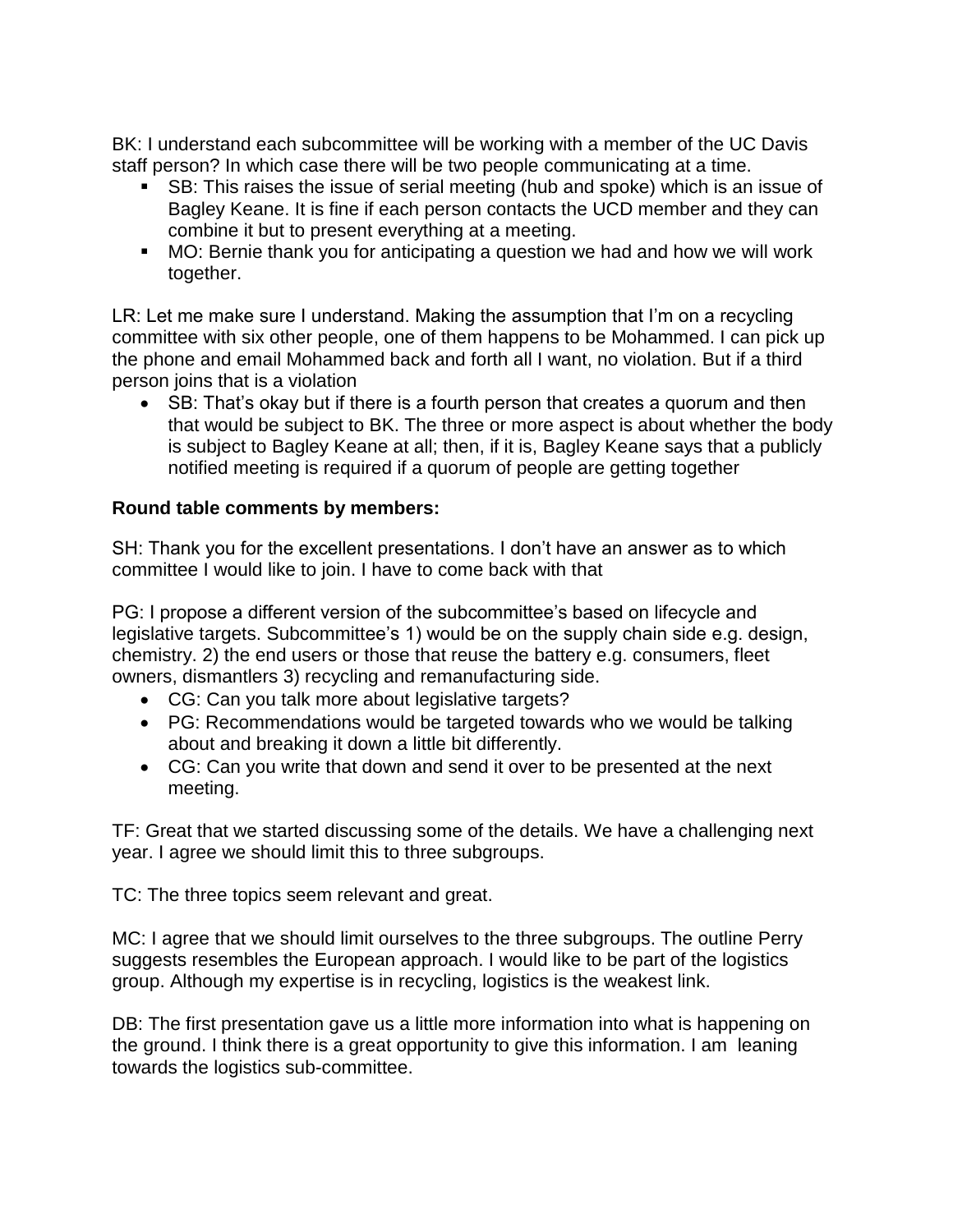TA: Great presentations. One thing I want to point out is their business model is high value insurance model—this gives a little bit of a different profile as to the money that you can pull out. I think it would be helpful to look at the end product that we should be presenting to the legislature. Can we have an example? I would gravitate towards the recycling sub-committee.

CG: Thanks, we will put our heads together and put forth some example legislative reports. If anyone else has participated in something similar, please feel free to share.

GK: The presentation of all the topics was helpful. The first presentation reinforced the concerns that we have about the young industry and they are phasing all types of challenges. I think it is really important for this group to remember that—we want the industry to grow and placing additional burdens will only slow down the growth of that industry. CA has a great opportunity here to get out in front and promote those industries. Challenges and barriers are really important in the outline for this report to emphasize that we don't want to burden the industries. I would like to be in the logistics sub-committee and if I have the time, the recycling as well.

MO: Here is the draft outline of the report that we will be creating and the topics that the sub-group might bring up into a report.

BK: First of all, thanks to presenters and staff. My comments are focused on underscoring some of the points that Jonathan Morrow made in his presentation. He talked about the importance of reuse and generally it's important that we focus on the benefits of reuse as a priority; of course, this includes GHG emissions reductions, lower cost of energy storage adoption. I would like to volunteer for the reuse committee because that is a major interest that I have in this discussion. I also wanted to see if we have a confirmed date and time for January meeting?

JK: I am grateful for the presentations. I think Mark Caffrey suggested that it be reviewed by the committee. I would like to be part of the recycling subcommittee. My second would be the reuse committee.

NL: Great day of presentation. I would sign up for the recycling subcommittee. We still need to have the more overarching conversation of how we ensure these things and secure funding. It is the hardest but most important thing. Not addressing how we fund this means either we don't do it or we subsidize it. There needs to be a focus on how we fund these things and subsidize the costs.

AL: The first speaker mentioned we are at a tipping point. I think this is an exciting accomplishment and the subcommittees are a great starting point. I would like to be part of the reuse or logistics subcommittees. We need a hierarchy between reuse and recycling, therefore we should make sure there is coordination between the committees. I noticed the document points out the barriers, but I think we also need to point out the opportunities. The process getting from where we are at now to the policy recommendations would be helpful. The outline is also missing a more thorough list of